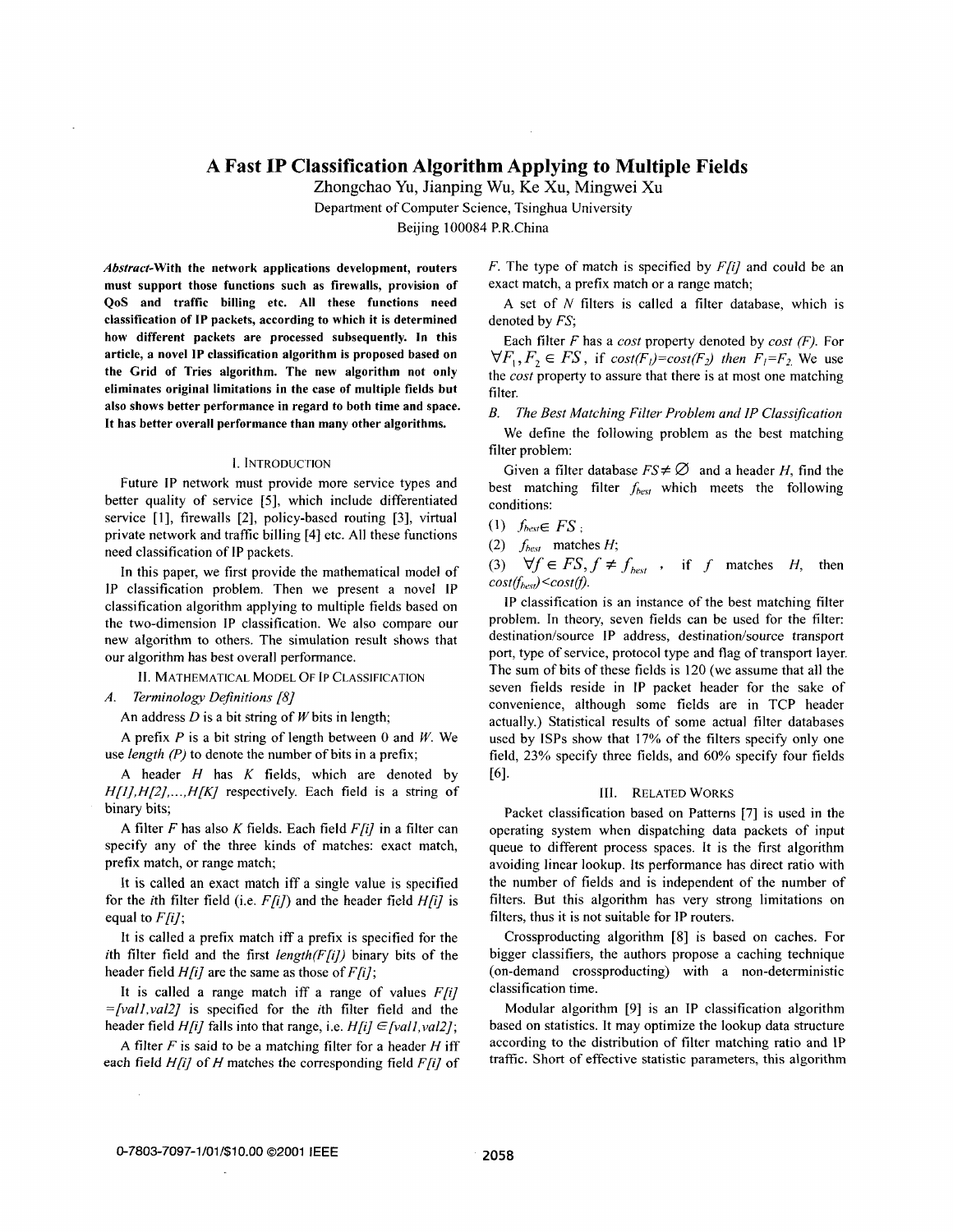<span id="page-1-0"></span>cannot be practically used for IP routers now.

RFC (Recursive Flow Classification) algorithm [6] is a simple multi-stage classification algorithm, which maps the *S* bits header to the *T* bits *ClassID* (*T* <  $\le$  *S*) step by step. It is the fastest algorithm ever known, but it needs a lot of pre-computation (usually more than ten seconds) and it may suffer from space explosion.

A solution called Grid of Tries is proposed in [SI. In this scheme, the trie-tree data structure is extended to two dimensions. This is a good solution if the filters are restricted to only two fields, but it is difficult to extend it to apply to more fields.

A hardware-only algorithm could employ a ternary CAM (content-addressable memory). Ternary CAMs store words with three-valued digits: '0', '1' or '\*' (wildcard). The rules are stored in the CAM array in the order of decreasing priority. Given a packet-header to classify, the CAM performs a comparison against all of its entries in parallel, and a priority encoder selects the first matching rule. While simple and flexible, CAMs are currently suitable only for small tables; they are **too** expensive, too small and consume too much power for large classifiers. Furthermore, some operators are not directly supported, and *so* the memory array may be used very inefficiently.

In this article, we proposed a novel lookup algorithm called non-collision hash trie-tree algorithm, which is based on Grid of Tries algorithm. Average time consumed and space requirement of this algorithm are less than those of Grid of Tries, and it gets rid of the limitation of filters in Grid of Tries. It is the most attractive candidate if implemented by means of software.

IV. NON-COLLISION *HASH* TRIE-TREE ALGORITHM

## *A. Basic Algorithm*

We mentioned that seven fields in 1P packets might be the candidate fields of the filter. But actual filter databases usually use only five fields: destination/source IP addresses, destination/source ports and protocol type. The width of protocol type field is 8 bits. To program conveniently, we extend the protocol type field to 16 bits.<br> *PABLET AN EXAMPLE DATABASE OF FILTERS*<br> *PABLET* AN *P P P P P P P POSt-port Prot Prot* extend the protocol type field to 16 bits.

| TABLE I<br>AN EXAMPLE DATABASE OF FILTERS |  |
|-------------------------------------------|--|
|-------------------------------------------|--|

| ClassID | Dest-IP    | src-IP     | Dest-port | src-port | Prot   |
|---------|------------|------------|-----------|----------|--------|
| ∩       | $10.1.*$   | $10.2**$   | *         | ÷        | $\ast$ |
|         | $10.3$ * * | $10.4$ * * | 80        | ∗        | 17     |
| 2       | $10.5$ * * | $106$ * *  | 80        | *        | 17     |
| 3       | $10.5**$   | $10.6.*.*$ | [20,21]   | $\ast$   | 6      |
| 4       | $10.7**$   | $10.7$ * * | *         | gt 1023  | 6      |
| ٢       | $\ast$     | $\ast$     | $\ast$    | $\star$  | $\ast$ |

The value of destination port, source port and protocol type ranges from 0 to 65535, but in actual filters they only use a very small part of the whole range. Currently, the value of protocol field is limited to TCP, UDP, ICMP, IGMP, (E)IGRP, GRE and IPINIP. In most Client-Server software architectures, ports can be roughly divided into two categories [10]. One is the reserved port which numbers in 1-1023 and the other is the ephemeral port which numbers larger than 1023. Ephemeral ports are usually used in client software and are assigned by the kernel. They are nothing but to identify an endpoint of a connection. It is almost impossible that a filter specify a specific port larger than 1023. Usually, filters specify a range such as gt1023 meaning that all ports larger than 1023 (but less than 65535). The most widely used reserved ports are 20,21 (FTP) and 80 (www), other ports are used less frequently.

Our analysis above shows that the number of combination of destination/source ports and protocol value in actual filters is very small. Based on this observation, we construct a two-stage lookup table that can be used to lookup without collision at all. We take table I for example to illustrate our idea.

Table **I** is a filter database that contains six filters. We assume *ClassID* is the same as the filter cost in this database. Take the destination port for example. We assign each port in 0-65535 a bitmap. This bitmap denotes the filters the port matches (the length of bitmap is equal to the number of filters). For example, the bitmap of ports 21 and 22 are both 100111, which means they match filter 0,3,4 and 5. According to these bitmaps, we classify all possible destination **ports** into different equivalent classes. The ports with the same bitmap belong to the same class. The bitmap of equivalence class *A* is denoted by *bmp(A).* The set of all such destination port equivalent classes is denoted by *D-Set.*  And the total number of destination port equivalent classes is denoted by *D*. For example, the *D\_Set* of Table I is  $\{\{80\},\}$ [20,21], {0-65535 except 20,21,80}}. In the same manner, we construct the set of source port equivalent classes *S-Set*  and protocol equivalent classes *P-Set,* whose element numbers are *S* and *P* respectively.

If  $a \in D$  Set,  $b \in S$  Set,  $c \in P$  Set, the 3-tuple  $(a, b, c)$  is



Fig. 1. Non-collision hash trie-tree algorithm

 $\sim$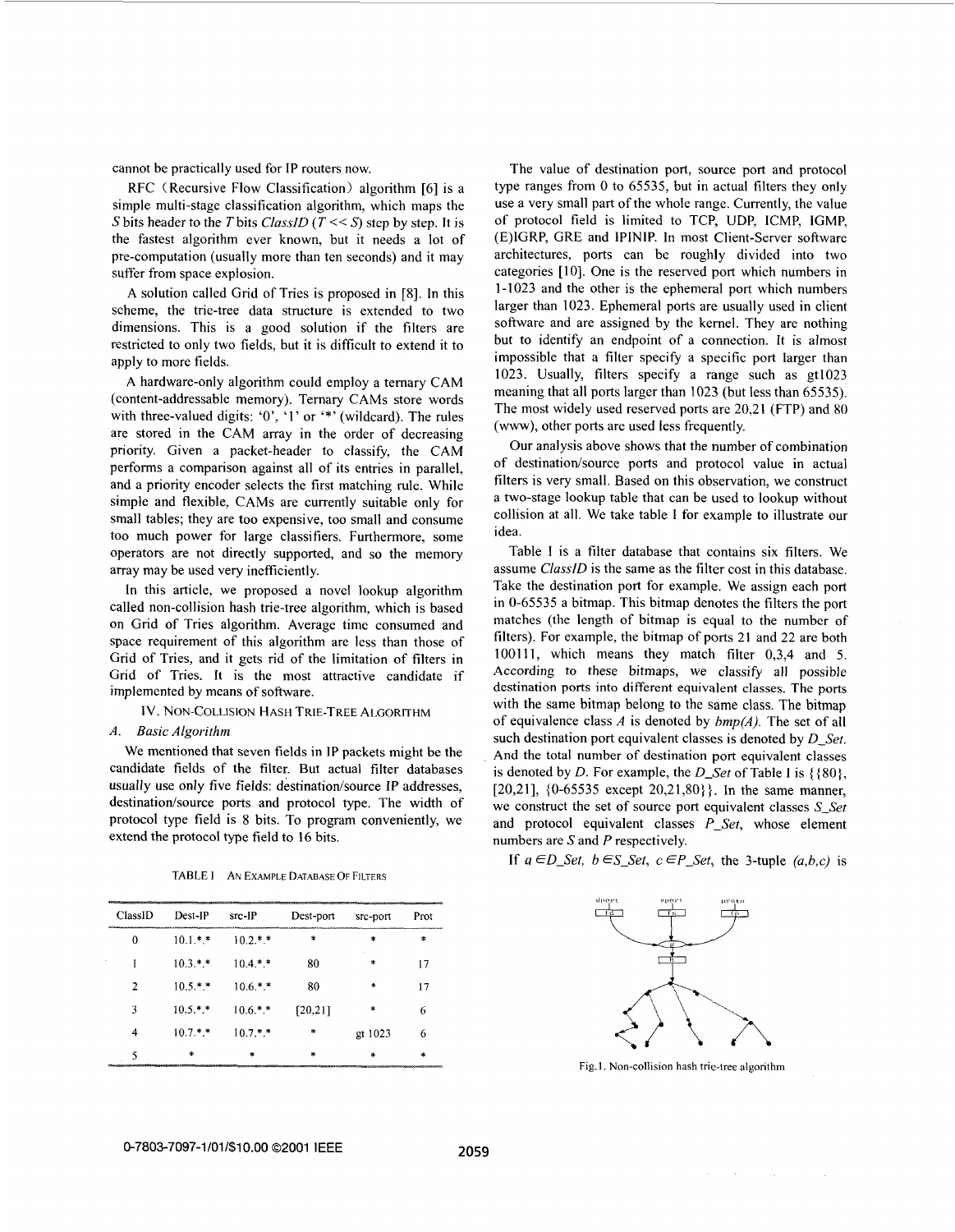called a cross-combination.

Now we further divide the set of all the cross-combinations into different equivalent classess called *DSP-Set.* We divide as follows:

Consider two cross-combination *(a,b,c)* and *(d,e,f)*. If  $bmp(a)$ &*bmp*(*b*)&*bmp*(*c*) =  $bmp(d)$ &*bmp*(*e*)&*bmp*(*f*) then  $(a,b,c)$  and  $(d,e,f)$  belong to the same class, otherwise they belong to different classes.

Each element of the *DSP-Set* (a cross-combination equivalent class, notice that it is a set itself) has a corresponding set of destination and source IP prefix pairs. These IP prefix pairs are those of the filters whose destination port, source port and protocol number 3-tuple belongs to the element. The cross-combinations that belong to the same element of *DSP-Set* share the same pointer to a destination and source IP prefix set. Non-collision hash trie-tree algorithm first finds out the pointer to the destination and source prefix pair set by looking up a non-collision hash table according to destination port, source port and protocol number. Then we perform a two-dimension trie-tree lookup in the destination and source IP prefix pairs to obtain the final *ClasslD.* 

# *B. Non-collusion hash lookup*

When classifying a packet with its header *H(dport,sprot,proto)* (representing destination port, source port and protocol respectively, we do not consider **IP** address fields in this step). We first look up three tables using *dport, sport* and *proto* as the indices respectively. We use a function of these lookup result *gdfd(dport),js(sport),fp(proto))* as the index to perform another lookup. The result is  $h(g(fd(dport),fs(sport),fp(proto)))$ , which is the pointer to a

ALGORITHM **I** CONSTRUCTION OF **fd(fs,fp)** TABLE

```
*table_fx table_fx_setup()
\left\{ \right./*allocate memory and initialization */ 
      p=new table-fx();
      for(n=0;n<65536,n++){
             Get bmp(n);
             eq=search-in-eqivalence-class-x-set(bmp(n)); 
             if(eq == NULL) {/* new bmp */eq=new-eqivalence-class-x( bmp(n)); 
              add eq into x_set;
             ) 
             p->table[n].ID=eq->ID; 
      1 
      return p;
```


set of destination and source IP prefix pairs. We number the *D* equivalent classes' **IDS** of *D-Set* as *0,1,2* ,..., *D-I* and define *fd(dport)* as the equivalent *classID* of *dport.* And it is the same with  $fs$  and  $fp$ .

[Fig. 1](#page-1-0) shows the lookup process stated above. The rectangle represents a lookup table and  $g$  is a hash function. We choose *g(d,s,p)=PSd+Ps+p.* According to our definitions of *fd, fs and fp, we have*  $0 \le d \le D-1$ ,  $0 \leq s \leq S-1$ ,  $0 \leq p \leq P-1$ . Now we prove g will not cause any collision.

**Theorem** Define  $g(d,s,p)=PSd+Ps+p$   $(d,s,p,D,S,P\in\mathbb{Z})$  $0 \le d \le D-1$ ,  $0 \le s \le S-1$ ,  $0 \le p \le P-1$ , if  $g(d_1,s_1,p_1)=g(d_2,s_2,p_2)$ , then  $d_1=d_2$ ,  $s_1=s_2$ ,  $p_1=p_2$ .

**Proof** From  $PSd_1 + Ps_1 + p_5 = PSd_2 + Ps_2 + p_2$ ,

we get  $p_2 - p_1 = PSd_1 + Ps_1 - PSd_2 - Ps_2 = P[ S(d_1 - d_2) + s_1 - s_2].$ 

Taking the absolute values of both sides, we have  $/p_2-p_1|=P/S(d_1-d_2)+s_1-s_2$ . Because  $p_1, p_2 \in [0,P-1]$ ,  $/p_2-p_1| \leq P$ and  $\sqrt{S(d_1-d_2)+s_1-s_2}$  is an integer, we conclude that  $p_2-p_1=0$ , i.e.  $p_2=p_1$ . For the same reason, we have  $s_2=s_1$ ,  $d_1=d_2$ .

Now we have proved that  $g$  is a non-collision function. Construction of these tables and the two-dimension trie-tree is completed by reading the filter database during the pre-computation stage. Thus, we can find the pointer to the set of destination-source IP prefix pairs with four memory accesses. The next step is to look up through the two-dimension trie-tree using destination and source IP addresses in the packet header. Algorithm **I** and I1 are the setup algorithms of these tables.

# C. *Lookup In Destination-Source IP Prefx Pairs*

In this section, we introduce a simplified Grid of Tries lookup algorithm. Extending the trie-tree data structure from one dimension to two-dimension, we have the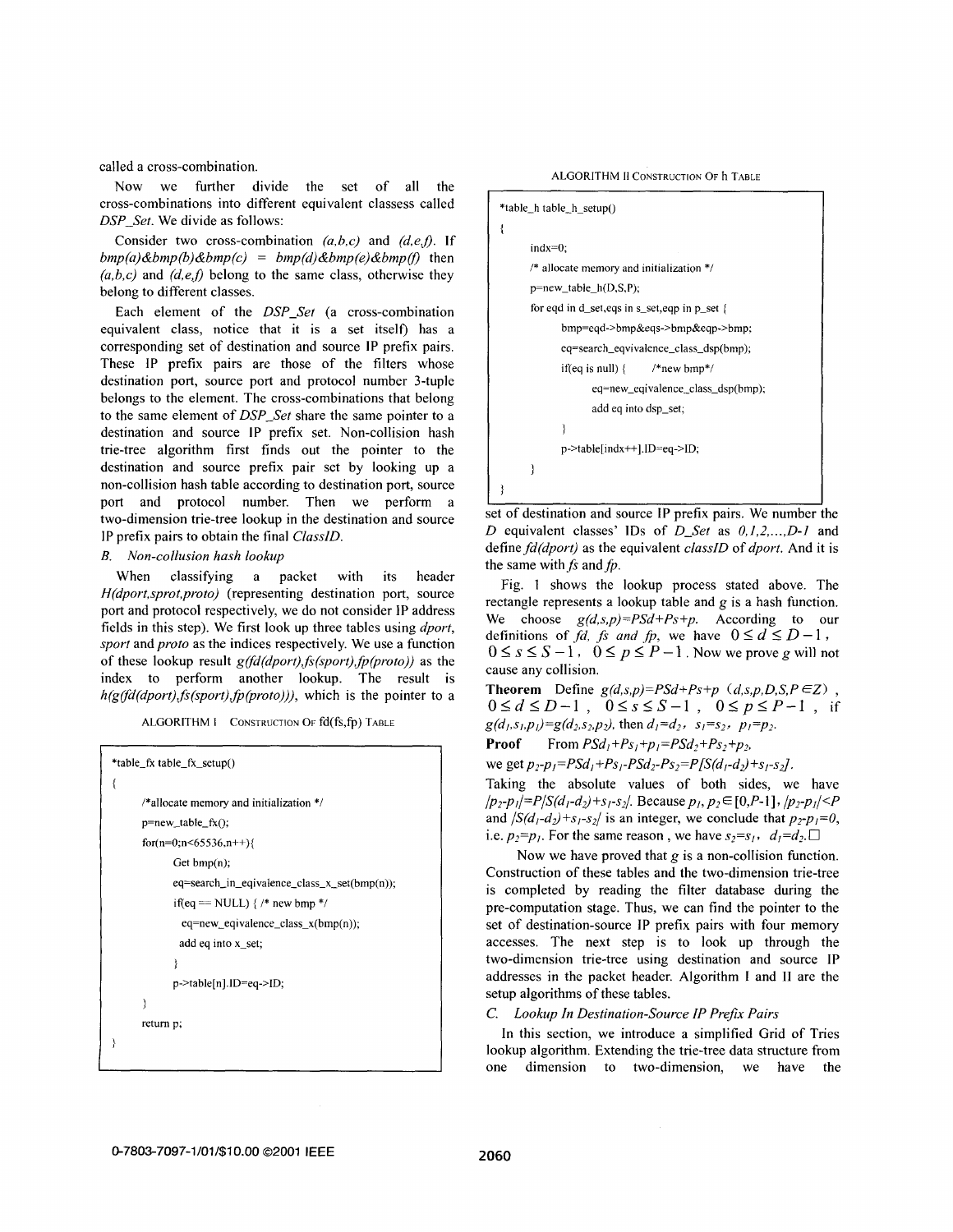two-dimension trie-tree. We take the filter database in table **11** as an example to show this process (assume that the width of IP address in the table is 2).

We first build up a trie-tree (denoted by Dest-Trie tree) according to the destination IP prefixes. For each node in Dest-Trie tree, if there exists the corresponding destination IP prefix, it points to a source 1P prefix trie-tree (denoted by Src-Trie) otherwise the pointer is null. **A** Dest-Trie node not only contains the corresponding source IP prefixes but also those of its ancestors in Dest-Trie. In that case, time complexity of lookup in the two-dimension trie tree is  $O(W)$ . but since each Dest-Trie node stores both the pair source IP prefixes of its own and those of its ancestors, the space complexity turns out to be  $\Theta(N^2)$ .

We can get rid of the redundant copies. Every Dest-Trie node only contains the corresponding source IP prefixes in the database. But in this case, in order to find out the final *ClassID* with the least cost, we need search not only the Src-Trie but also that of its ancestors. Thus the time complexity rises up to  $O(W^2)$ , although we need less space.

The answer is to introduce a switch pointer. In the process of pre-computation, we direct the null pointer of the Src-Trie node to a Src-Trie node of one of its Dest-Trie ancestors' *so*  that we can proceed further when we go along the longest matching path. In addition, we must make sure that the longer a destination-source prefix pair is, the lower its cost. Take filters 2,3 and 4 of table 2 for example, filter 2 is shorter than filter 3 in destination-source pair length, and filter 3 is shorter than filter 4. But the fact is that filter 2's cost **is** lower than filter *3* and fil'ter **3's** cost **is** lower than filter 4's. So they do not accord with our principle of a longer pair with a lower cost. However, we observe that if we remove filter 3 and 4 from the table, our lookup result does not change. That is because a header matching filter 3 and filter 4 will surely match filter 2 and filter 2 has a lower cost. In other words, filter 3 and filter 4 are redundant. There are two ways to deal with the problem. The first one is to guarantee that there is no redundancy at all when building up



Fig.2. Improved data structure of 2D trie-tree

| <b>TABLE II</b> | AN EXAMPLE OF IP PAIRS |
|-----------------|------------------------|
|-----------------|------------------------|

| ClassID        | $dest-IP$ | $src-IP$ |
|----------------|-----------|----------|
| 0              | 0*        | $10*$    |
|                | $0*$      | $01*$    |
| $\overline{2}$ | $0*$      | $1*$     |
| 3              | $00*$     | * 1<br>٠ |
| 4              | $00*$     | $11*$    |
| 5              | $10*$     | $1*$     |
| 6              | 宩         | $00*$    |

our filter database; the other is to change the filter 3 and 4's *ClassID* to 2 in the pre-computation stage. Both will guarantee the correctness of the algorithm.

The ultimate two-dimension trie-tree is shown as Fig. 2, where the number beside the letter " $f$ " denotes the corresponding *ClassID* (it is also the sequence number of the filter and its cost). Given this figure, we look up the matching filter with the lowest cost for a coming header as follows: First perform a longest destination IP prefix matching process ending at some node in Dest-Trie. Then go along the 0 or 1 pointer (or if null, a switch pointer) of the corresponding Src-Trie to perform a longest source IP prefix matching according to the header's destination and source **IPS.** We go as further as we can, and the *ClassID* of the filter with the lowest cost along the path is the final result we want.

#### V. LOOKUP PERFORMANCE

In the worst case, it takes four serial **lookups to** obtain the pointer to the two-dimension trie-tree, i.e. lookup in the table *fd,fs,fp* and *h*. Lookup through the two-dimension trie-tree needs to visit *2W* nodes in the worst case. *So* the total number of memory access is *2W+4* in the worst case. What's more, the time consumed is irrelevant to the number of filters. In contrast, even with a hash function without collision, Grid of Tries needs  $4(1+2W)$  memory accesses.

It is a little more complicated as for the space complexity of non-collision hash algorithm. The numbers of entries of the  $fs, fd$  and  $fp$  tables are all 65536 and the number of entries **of** table *h* is *D XS XP.* Theoretically speaking, the number of table *h*'s entries could be up to  $65536\times65536\times65536$ . However, as analyzed above, *D, S* and *P* are rather small in normal cases, *so* we expect that the number of table *h's*  entries is quite small. **As** for the two-dimension trie-tree, since a filter needs *2 W* trie nodes at the most and there are *N*  filters together, space needed is about *2NW.* Thus we could estimate that the total space is *Table-Size+ZNW* in the worst case, while Grid of Tries for multi-fields also needs about *Hash\_Size+ZNW,* where *Hash-Size* denotes the space for hash table. In order to gain more time efficiency, the hash